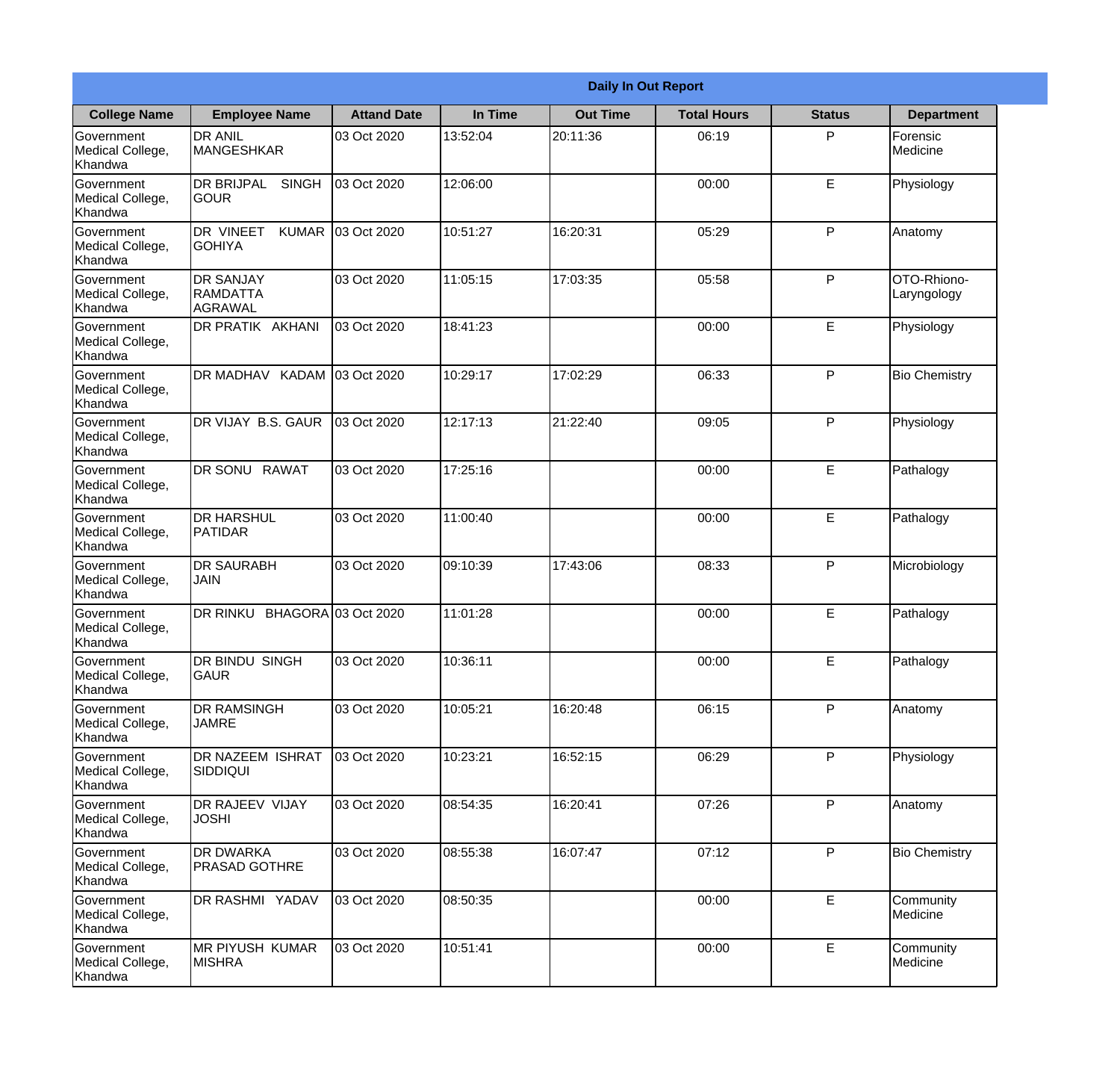| <b>Designation</b>                  | Category             |
|-------------------------------------|----------------------|
| Assistant Professor   Para Clinical |                      |
| Demonstrator/Tutor   Non Clinical   |                      |
| Professor                           | Non Clinical         |
| Professor                           | Clinical             |
| <b>Assistant Professor</b>          | <b>Non Clinical</b>  |
| <b>Assistant Professor</b>          | <b>INon Clinical</b> |
| Associate Professor Non Clinical    |                      |
| Demonstrator/Tutor   Para Clinical  |                      |
| Assistant Professor   Para Clinical |                      |
| Associate Professor Para Clinical   |                      |
| <b>Assistant Professor</b>          | Para Clinical        |
| Associate Professor   Para Clinical |                      |
| Demonstrator/Tutor   Non Clinical   |                      |
| Professor                           | Non Clinical         |
| <b>Assistant Professor</b>          | Non Clinical         |
| Demonstrator/Tutor                  | Non Clinical         |
| <b>Assistant Professor</b>          | Para Clinical        |
| Statistician                        | Para Clinical        |

## **Daily In Out Report**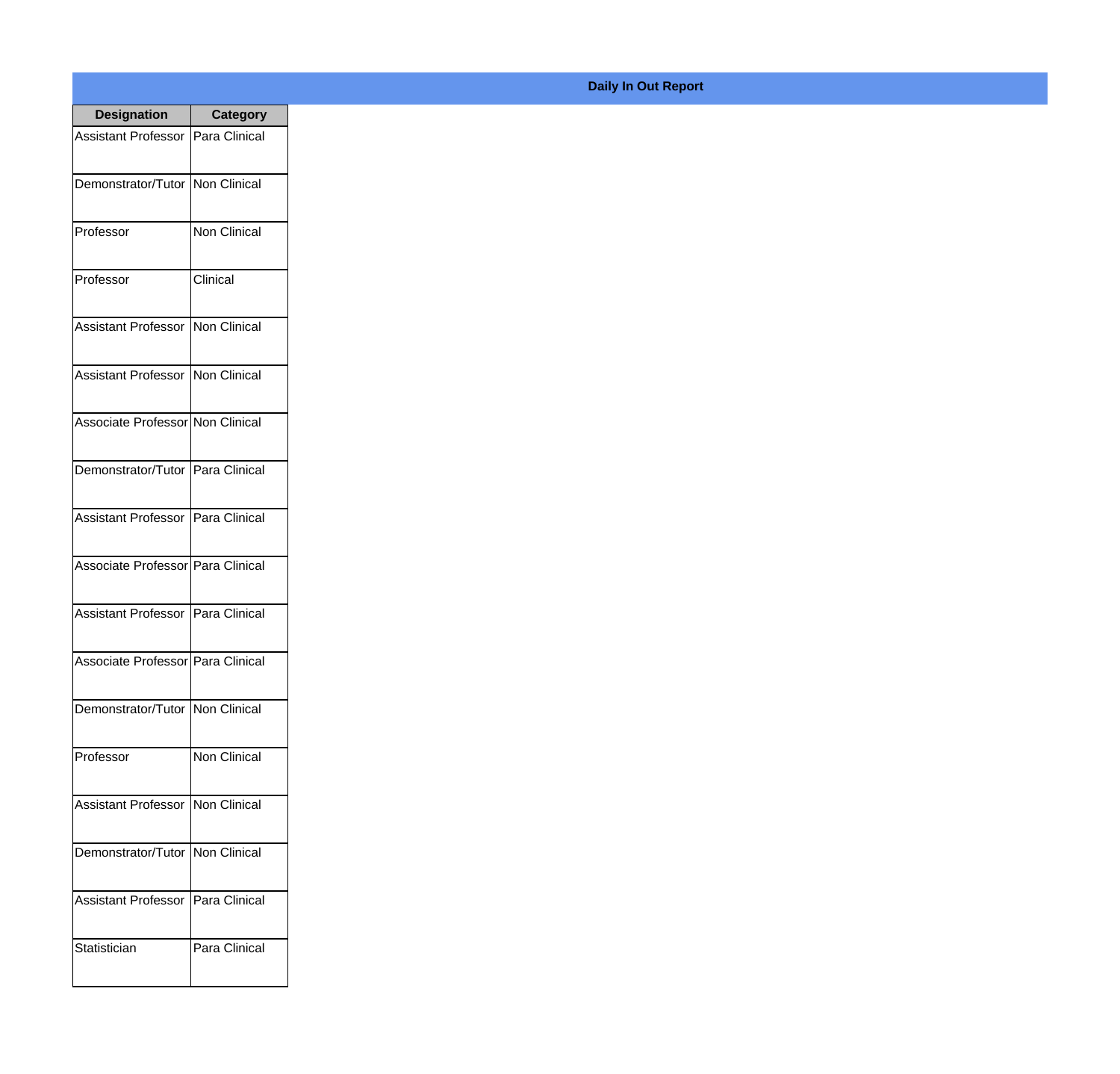|                                                         |                                                              |             |          |          | <b>Daily In Out Report</b> |              |                             |
|---------------------------------------------------------|--------------------------------------------------------------|-------------|----------|----------|----------------------------|--------------|-----------------------------|
| Government<br>Medical College,<br>Khandwa               | DR SACHIN PARMAR 03 Oct 2020                                 |             | 10:07:34 | 19:35:12 | 09:28                      | P            | Community<br>Medicine       |
| <b>Government</b><br>Medical College,<br>Khandwa        | DR SACHIN PARMAR 03 Oct 2020                                 |             | 19:35:24 |          | 09:28                      | $\mathsf{P}$ | Community<br>Medicine       |
| <b>Government</b><br>Medical College,<br>Khandwa        | DR RAKESH KUMAR<br><b>SHIVHARE</b>                           | 03 Oct 2020 | 08:14:59 | 15:06:22 | 06:52                      | P            | Microbiology                |
| <b>Government</b><br>Medical College,<br>Khandwa        | <b>DR GARIMA</b><br><b>AGRAWAL</b><br><b>VARSHNEY</b>        | 03 Oct 2020 | 13:13:11 |          | 00:00                      | E            | Paediatrics                 |
| Government<br>Medical College,<br>Khandwa               | <b>DR SIDDHARTH</b><br><b>BANODE</b>                         | 03 Oct 2020 | 09:07:18 | 17:01:51 | 07:54                      | P            | Pharmacology                |
| <b>Government</b><br>Medical College,<br>Khandwa        | <b>DR PRIYA KAPOOR</b><br>KAPOOR                             | 03 Oct 2020 | 10:18:25 |          | 00:00                      | E            | Pathalogy                   |
| Government<br>Medical College,<br>Khandwa               | <b>DR SAPNA</b><br><b>IMAHESHRAM</b>                         | 03 Oct 2020 | 10:43:36 | 16:33:43 | 05:50                      | P            | Community<br>Medicine       |
| Government<br>Medical College,<br>Khandwa               | <b>DR AJAY</b><br><b>NARWARIYA</b>                           | 03 Oct 2020 | 10:17:51 | 19:34:20 | 09:17                      | $\mathsf{P}$ | Microbiology                |
| Government<br>Medical College,<br>Khandwa               | DR ANANT<br><b>TUKARAM PAWAR</b>                             | 03 Oct 2020 | 11:15:34 | 19:35:04 | 08:20                      | $\mathsf{P}$ | Community<br>Medicine       |
| <b>Government</b><br>Medical College,<br>Khandwa        | <b>DR SITARAM</b><br>SOLANKI                                 | 03 Oct 2020 | 08:21:44 | 18:12:37 | 09:51                      | $\mathsf{P}$ | Forensic<br>Medicine        |
| <b>Government</b><br>Medical College,<br><b>Khandwa</b> | <b>DR NITESHKUMAR</b><br><b>KISHORILAL</b><br><b>RATHORE</b> | 03 Oct 2020 | 09:02:50 | 17:17:58 | 08:15                      | P            | Pharmacology                |
| Government<br>Medical College,<br>Khandwa               | DR PRIYESH<br><b>MARSKOLE</b>                                | 03 Oct 2020 | 11:26:57 |          | 00:00                      | E            | Community<br>Medicine       |
| <b>Government</b><br>Medical College,<br>Khandwa        | DR SANGEETA<br><b>CHINCHOLE</b>                              | 03 Oct 2020 | 10:44:06 |          | 00:00                      | E            | Physiology                  |
| <b>Government</b><br>Medical College,<br>Khandwa        | DR NEERAJ KUMAR                                              | 03 Oct 2020 | 18:12:18 |          | 00:00                      | E            | Dentisry                    |
| Government<br>Medical College,<br>Khandwa               | DR SUNIL BAJOLIYA                                            | 03 Oct 2020 | 09:38:09 | 18:17:39 | 08:39                      | P            | OTO-Rhiono-<br>Laryngology  |
| Government<br>Medical College,<br>Khandwa               | <b>DR NISHA MANDLOI</b><br>PANWAR                            | 03 Oct 2020 | 09:49:30 | 17:05:27 | 07:16                      | $\mathsf{P}$ | Obstetrics &<br>Gynaecology |
| Government<br>Medical College,<br>Khandwa               | <b>DR SATISH</b><br><b>CHANDEL</b>                           | 03 Oct 2020 | 09:51:25 | 18:43:23 | 08:52                      | P            | Pharmacology                |
| Government<br>Medical College,<br>Khandwa               | DR MUKTESHWARI<br><b>GUPTA</b>                               | 03 Oct 2020 | 10:08:16 | 17:05:52 | 06:57                      | P            | Pharmacology                |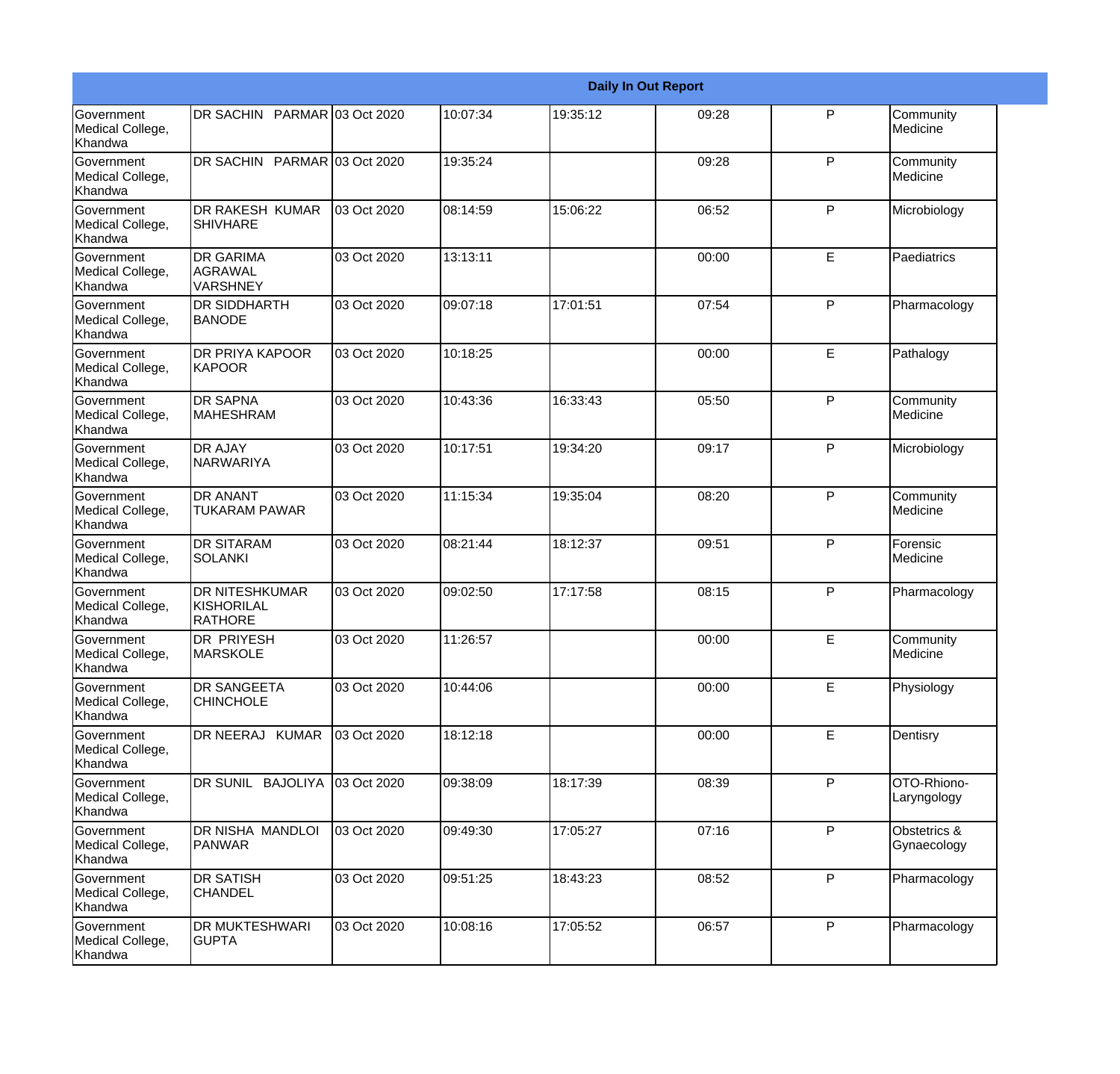| Assistant Professor Para Clinical<br>Para Clinical                                                                                                                                              |
|-------------------------------------------------------------------------------------------------------------------------------------------------------------------------------------------------|
| Assistant Professor Para Clinical<br>Demonstrator/Tutor Para Clinical<br>Demonstrator/Tutor   Para Clinical                                                                                     |
|                                                                                                                                                                                                 |
| Associate Professor Clinical                                                                                                                                                                    |
| Associate Professor Para Clinical<br>Demonstrator/Tutor Para Clinical<br>Associate Professor Para Clinical<br>Professor<br>Demonstrator/Tutor Para Clinical<br>Demonstrator/Tutor Para Clinical |
|                                                                                                                                                                                                 |
|                                                                                                                                                                                                 |
|                                                                                                                                                                                                 |
|                                                                                                                                                                                                 |
|                                                                                                                                                                                                 |
|                                                                                                                                                                                                 |
|                                                                                                                                                                                                 |
| Associate Professor Para Clinical                                                                                                                                                               |
| Demonstrator/Tutor Non Clinical                                                                                                                                                                 |
| Assistant Professor Clinical                                                                                                                                                                    |
| Assistant Professor Clinical                                                                                                                                                                    |
| Associate Professor Clinical                                                                                                                                                                    |
| Assistant Professor Para Clinical                                                                                                                                                               |
| Demonstrator/Tutor Para Clinical                                                                                                                                                                |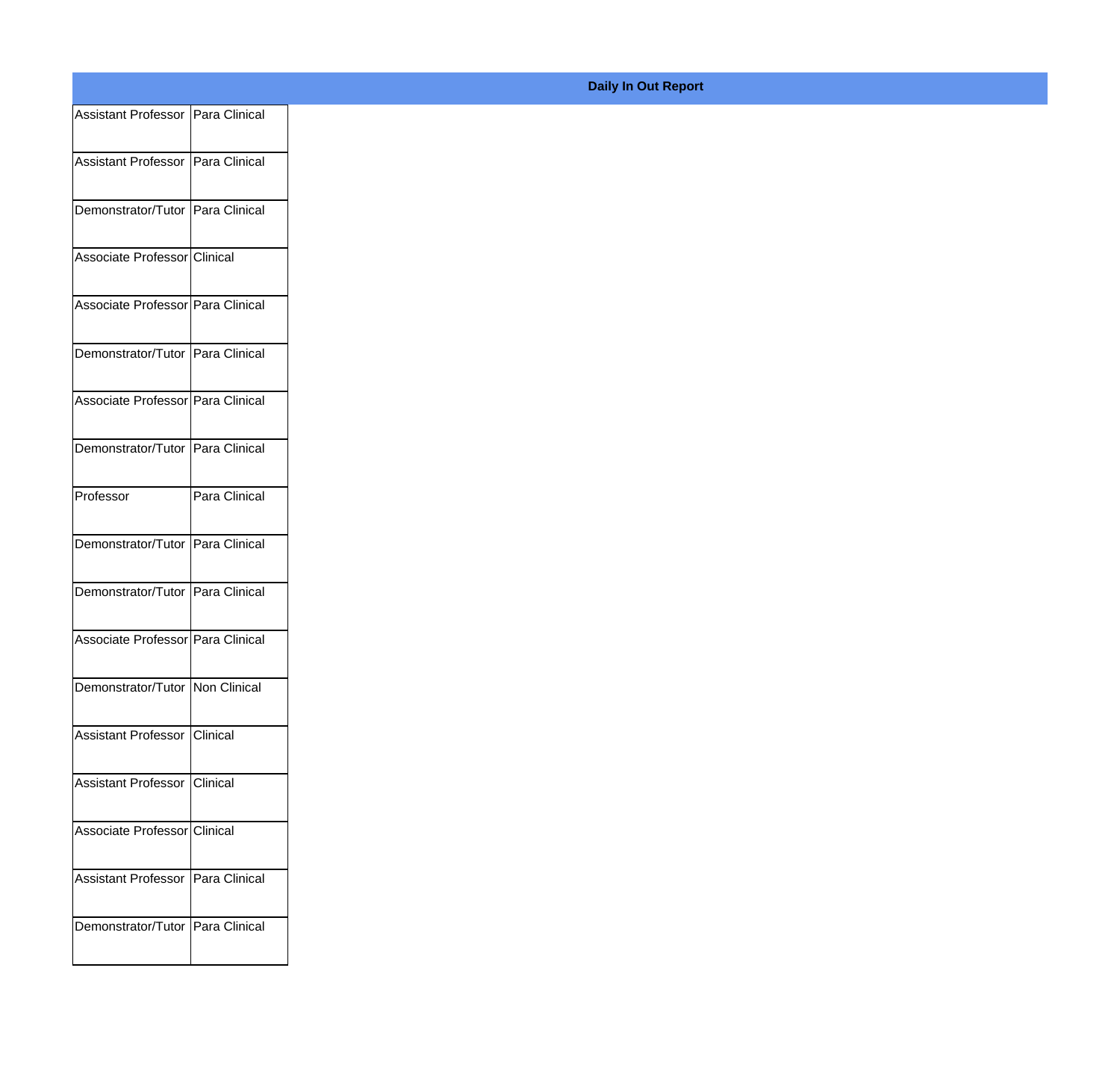| <b>Daily In Out Report</b>                        |                                         |             |           |       |    |                      |
|---------------------------------------------------|-----------------------------------------|-------------|-----------|-------|----|----------------------|
| Government<br>Medical College,<br>lKhandwa        | <b>DR PURTI AGARWAL</b><br>ISAINI       | 03 Oct 2020 | 10:58:38  | 00:00 | E. | Pathalogy            |
| <b>IGovernment</b><br>Medical College,<br>Khandwa | IDR YASHPAL RAY                         | 03 Oct 2020 | 12:03:32  | 00:00 | E. | <b>Anatomy</b>       |
| <b>Government</b><br>Medical College,<br>Khandwa  | <b>IDR DEEPIKA</b><br>IPANWAR           | 03 Oct 2020 | 10:37:34  | 00:00 | E  | <b>Bio Chemistry</b> |
| Government<br>Medical College,<br>Khandwa         | <b>IDR SHAILENDRA</b><br>ISINGH CHOUHAN | 03 Oct 2020 | 109:59:22 | 00:00 | E. | Orthopaedics         |